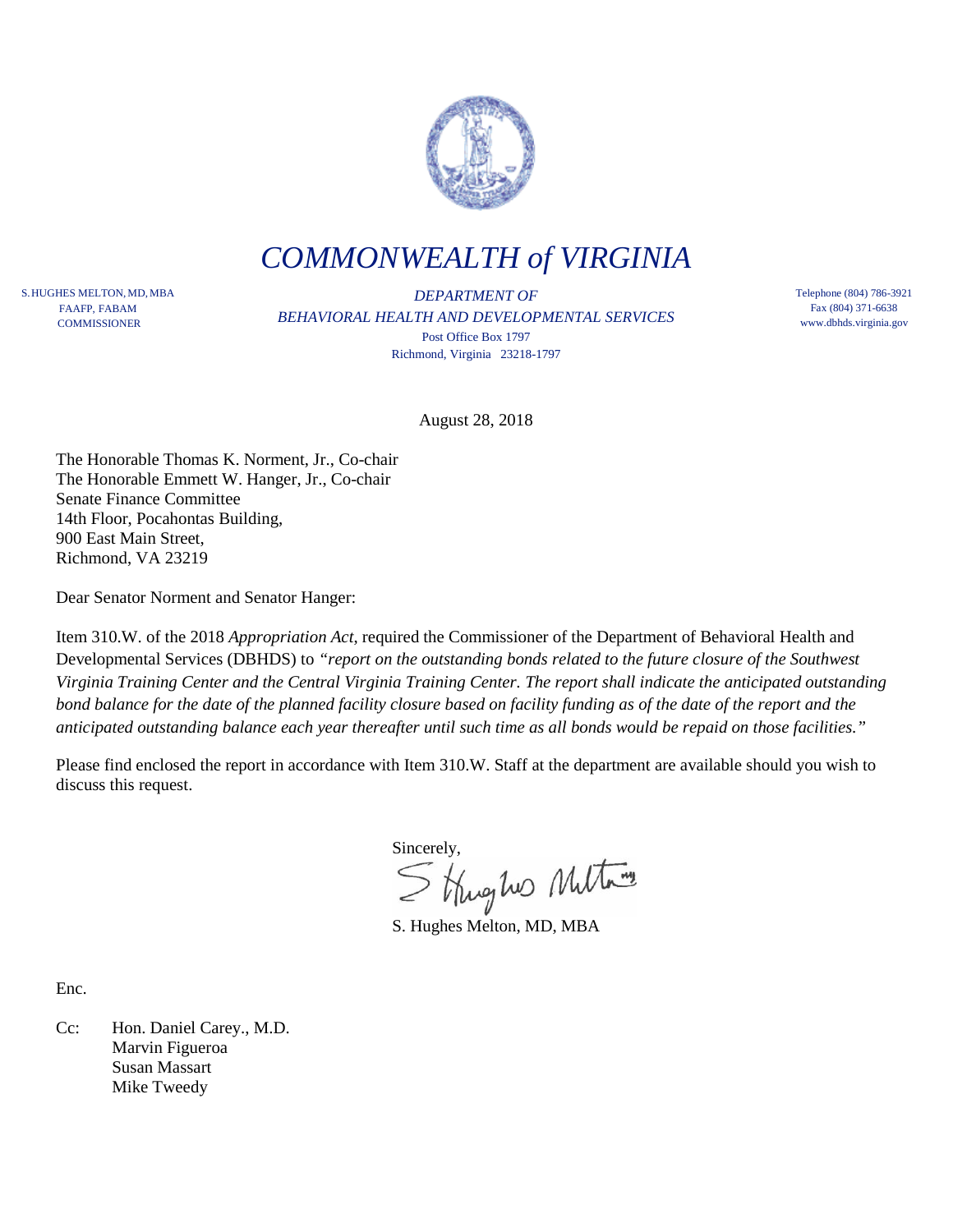

## *COMMONWEALTH of VIRGINIA*

S.HUGHES MELTON,MD,MBA FAAFP, FABAM **COMMISSIONER** 

*DEPARTMENT OF BEHAVIORAL HEALTH AND DEVELOPMENTAL SERVICES* Post Office Box 1797 Richmond, Virginia 23218-1797

Telephone (804) 786-3921 Fax (804) 371-6638 www.dbhds.virginia.gov

August 28, 2018

The Honorable S. Chris Jones, Chair House Appropriations Committee 900 East Main Street Pocahontas Building, 13th Floor Richmond, Virginia 23219

Dear Delegate Jones:

Item 310.W. of the 2018 *Appropriation Act*, required the Commissioner of the Department of Behavioral Health and Developmental Services (DBHDS) to *"report on the outstanding bonds related to the future closure of the Southwestern Virginia Training Center and the Central Virginia Training Center. The report shall indicate the anticipated outstanding bond balance for the date of the planned facility closure based on facility funding as of the date of the report and the anticipated outstanding balance each year thereafter until such time as all bonds would be repaid on those facilities."*

Please find enclosed the report in accordance with Item 310.W. Staff at the department are available should you wish to discuss this request.

Sincerely,<br>Strughes Multary

S. Hughes Melton, MD, MBA

Enc.

Cc: Hon. Daniel Carey., M.D. Marvin Figueroa Susan Massart Mike Tweedy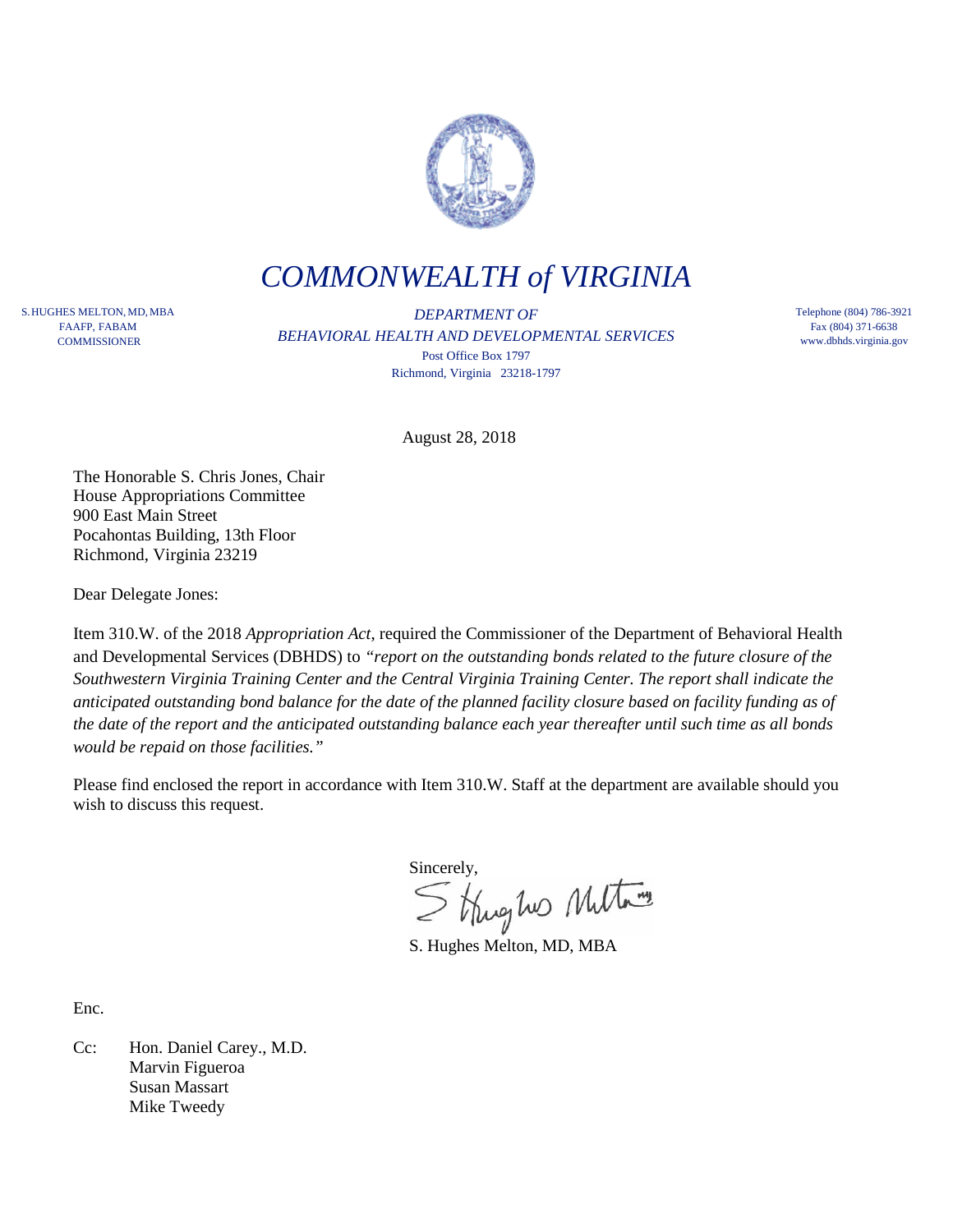## **Outstanding Principal Balance of Bonds as of July 2018 for Central Virginia Training Center**

| <b>Fiscal Year</b><br>Ending | <b>Principal Outstanding*</b> |
|------------------------------|-------------------------------|
| 2018                         | \$26,625,897                  |
| 2019                         | \$25,101,227                  |
| 2020                         | \$23,570,949                  |
| 2021                         | \$21,998,074                  |
| 2022                         | \$20,357,347                  |
| 2023                         | \$18,636,500                  |
| 2024                         | \$16,863,968                  |
| 2025                         | \$15,014,110                  |
| 2026                         | \$13,114,742                  |
| 2027                         | \$11,149,354                  |
| 2028                         | \$9,197,857                   |
| 2029                         | \$7,260,651                   |
| 2030                         | \$5,272,571                   |
| 2031                         | \$3,267,295                   |
| 2032                         | \$1,971,136                   |
| 2033                         | \$1,260,567                   |
| 2034                         | \$525,460                     |
| 2035                         | \$191,208                     |
| $\overline{20}36$            | $\overline{541}$ ,920         |
| 2037                         | \$-                           |

\*These amounts are intended to serve as an estimate only for the remaining principal balance as of July 2018. Any additional bond draws processed for this facility will impact these amounts. Further, these amounts were based on requisitions, or portions thereof, reported by DBHDS as associated with the CVTC projects and any future reconciliations will impact the outstanding balances. These amounts do not represent a bond pay‐off amount. If remediation of bonds becomes necessary, bonds will be redeemed and defeased as appropriate. There will be fees and additional expenses associated with redeeming and defeasing bonds, which will be based on interest rates and market conditions at the time of the transaction.